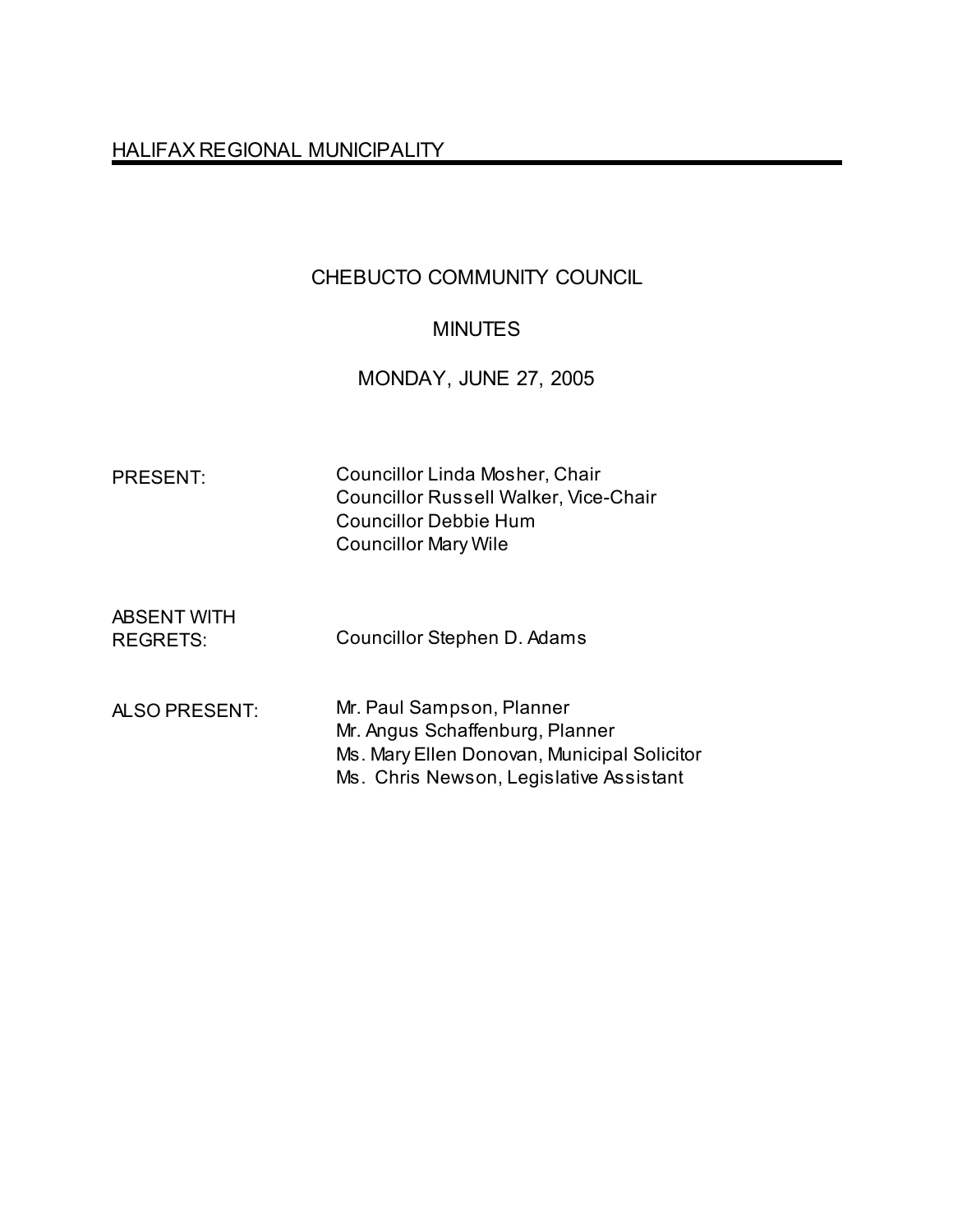# **TABLE OF CONTENTS**

| 1 <sub>1</sub> |     |                                                                                                                                                                                                                                                                                                                                                             |  |
|----------------|-----|-------------------------------------------------------------------------------------------------------------------------------------------------------------------------------------------------------------------------------------------------------------------------------------------------------------------------------------------------------------|--|
| 2.             |     |                                                                                                                                                                                                                                                                                                                                                             |  |
| 3.             |     | APPROVAL OF THE ORDER OF BUSINESS AND APPROVAL OF ADDITIONS AND                                                                                                                                                                                                                                                                                             |  |
| 4.             |     |                                                                                                                                                                                                                                                                                                                                                             |  |
|                | 4.1 |                                                                                                                                                                                                                                                                                                                                                             |  |
|                |     | 4.1.1<br>4.1.2 Proposed Sign - Shoppers Drug Mart, Herring Cove Road  4<br>4.1.3<br>Designation of Property to Parkland/Conservation - Keyworth Lane<br>4.1.5<br>Update on Melvin Road (Purcell's Cove area)  5<br>4.1.6<br>4.1.8 Landscape Plan for Case 00775: Application for Stage II<br>Development Agreement, Lot 1-2B, 998 Parkland Drive, Halifax 5 |  |
| 5.             |     |                                                                                                                                                                                                                                                                                                                                                             |  |
| 6.             |     |                                                                                                                                                                                                                                                                                                                                                             |  |
| 7.             | 7.1 | Case 00761: Amendments to Royale Hemlocks Stage II Development<br>Agreements for Transom Drive (Formerly Boatswain Street)  5                                                                                                                                                                                                                               |  |
| 8.             |     |                                                                                                                                                                                                                                                                                                                                                             |  |
|                | 8.1 | Case 00647: Amendments to Development Agreement, Stoneridge on                                                                                                                                                                                                                                                                                              |  |
| 9.             |     | CORRESPONDENCE, PETITIONS AND DELEGATIONS  13                                                                                                                                                                                                                                                                                                               |  |
| 10.            |     |                                                                                                                                                                                                                                                                                                                                                             |  |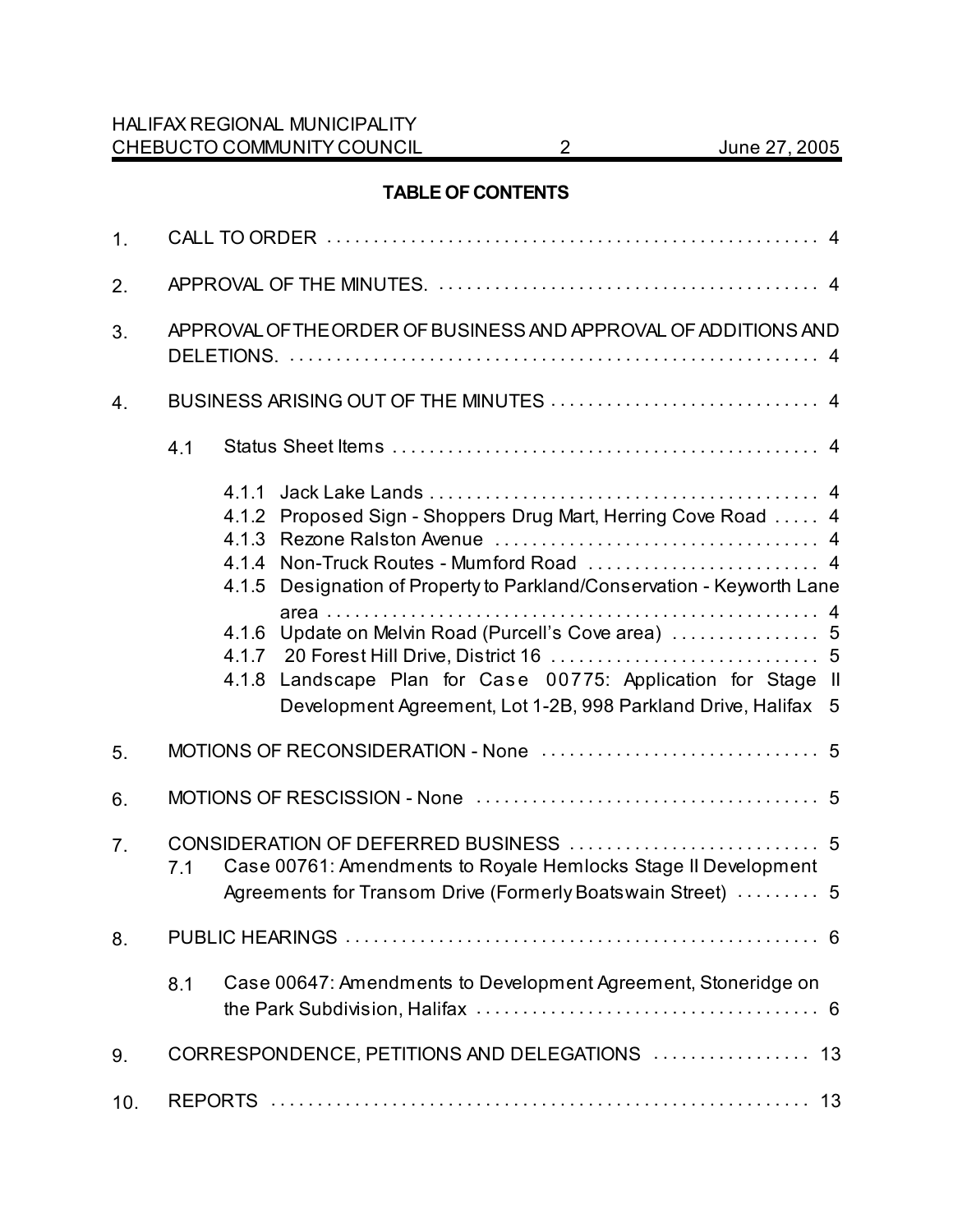|                 | <b>HALIFAX REGIONAL MUNICIPALITY</b> |   |               |
|-----------------|--------------------------------------|---|---------------|
|                 | CHEBUCTO COMMUNITY COUNCIL           | 3 | June 27, 2005 |
|                 |                                      |   |               |
| 11 <sub>1</sub> |                                      |   |               |
| 12.             |                                      |   |               |
| 13.             |                                      |   |               |
| 14.             |                                      |   |               |
| 15.             |                                      |   |               |
|                 |                                      |   |               |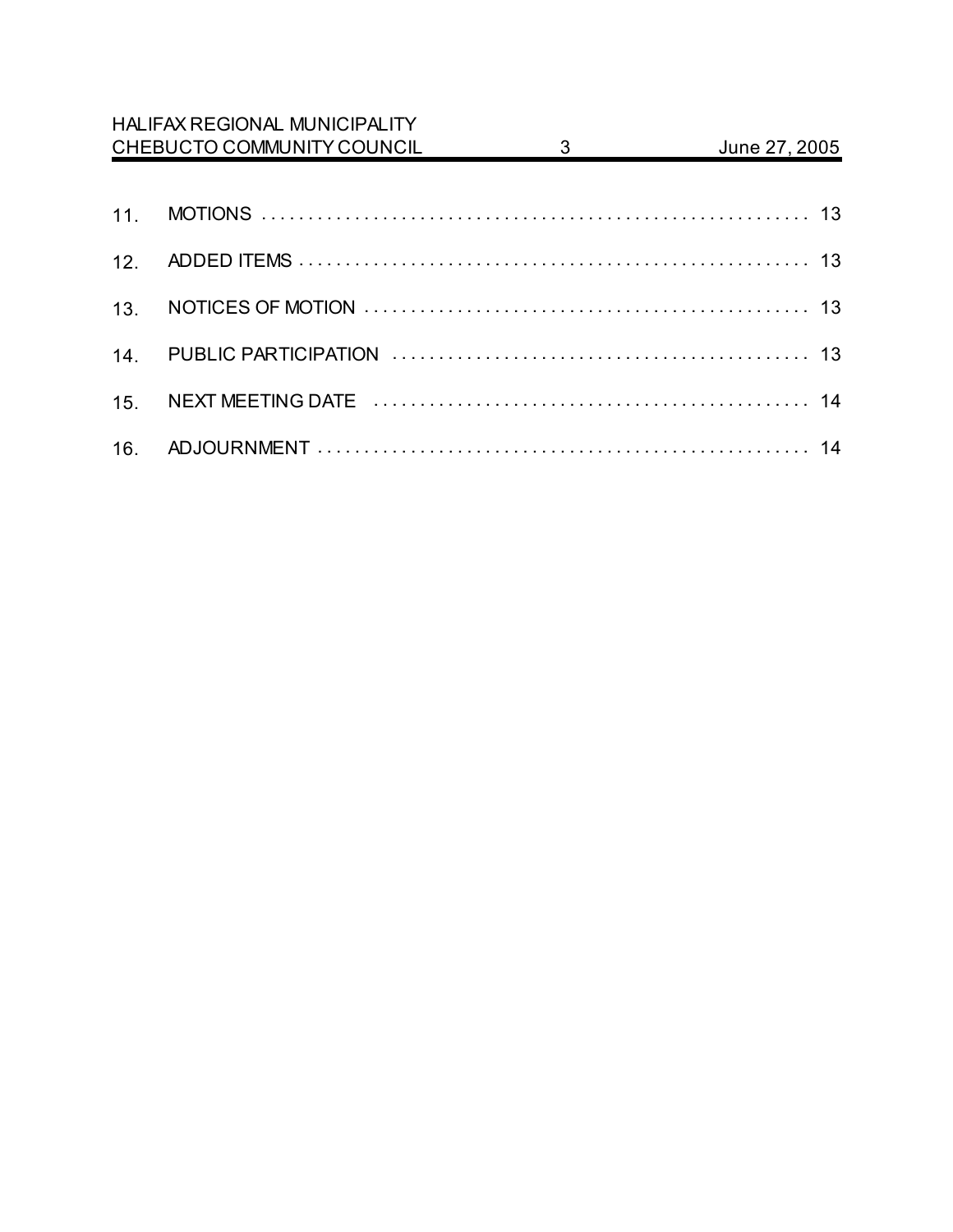### **1. CALL TO ORDER**

The Chair called the meeting to order at 6:33 pm in the Breading Room, St. James Anglican Church, 2668 Joseph Howe Drive, Halifax.

**2. APPROVAL OF THE MINUTES** - June 6, 2005

**MOVED BY Councillor Walker, seconded by Councillor Hum that the minutes of June 6, 2005 be approved as circulated. MOTION PUT AND PASSED UNANIMOUSLY.** 

**3. APPROVAL OF THE ORDER OF BUSINESS AND APPROVAL OF ADDITIONS AND DELETIONS**

**Deletion:** 9.3 Delegations

9.3.1 Capital Health - Dr. Ed Kinley

**MOVED BY Councillor Hum, seconded by Councillor Walker that the agenda be approved as amended. MOTION PUT AND PASSED UNANIMOUSLY.**

### **4. BUSINESS ARISING OUT OF THE MINUTES**

- 4.1 Status Sheet Items
	- 4.1.1 Jack Lake Lands

No update provided. Item to remain on the status sheet.

4.1.2 Proposed Sign - Shoppers Drug Mart, Herring Cove Road

No update provided.Item is to remain on the status sheet.

4.1.3 Re-Zone Ralston Avenue and Pearson Avenue from R2 General Residential to R1 Single Family Dwelling Designation

No update provided.Item is to remain on the status sheet.

4.1.4 Non-Truck Routes - Mumford Road

No update provided.Item is to remain on the status sheet.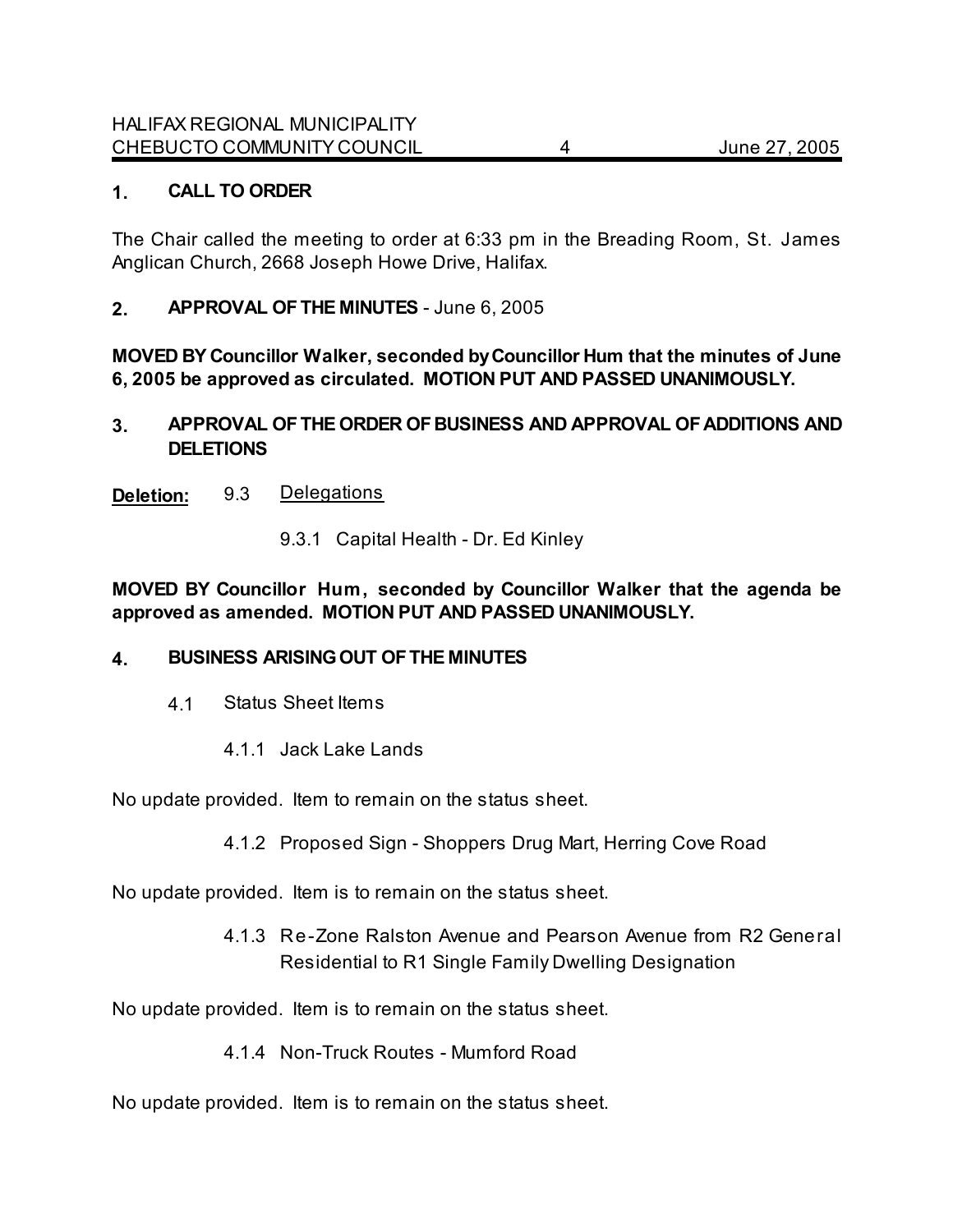4.1.5 Designation of Property to Parkland/Conservation - Keyworth Lane area.

No update provided.Item is to remain on the status sheet.

4.1.6 Update on Melvin Road (Purcell's Cove area).

No update provided.Item is to remain on the status sheet.

4.1.7 20 Forest Hill Drive, District 16

**Deferred** to September 12, 2005.Item is to remain on the status sheet.

4.1.8 Landscape Plan for Case 00775: Application for Stage II Development Agreement, Lot 1-2B, 998 Parkland Drive, Halifax.

*Upon further consultation with Councillor Linda Mosher, Chair, it was determined that this item has been addressed by the inclusion of a clause in the Development Agreement that a landscape plan must be brought to Chebucto Community Council*. **Item to be removed from the status sheet.** 

- **5. MOTIONS OF RECONSIDERATION None**
- **6. MOTIONS OF RECISSION None**
- **7. CONSIDERATION OF DEFERRED BUSINESS**
	- 7.1 Case 00761: Amendments to Royale Hemlocks Stage II Development Agreements for Transom Drive (Formerly Boatswain Street).
- A report dated May 19, 2005 was before the Community Council.

Mr. Angus Schaffenburg, Planner, was in attendance.

#### **MOVED BY Councillor Hum, seconded by Councillor Walker that Chebucto Community Council:**

**1. Approve the amending Stage II Development Agreement for Royale Hemlocks as Attachment "A" of the report dated May 19, 2005 (approval of a Stage I agreement or an amendment thereto does not require a public hearing); and**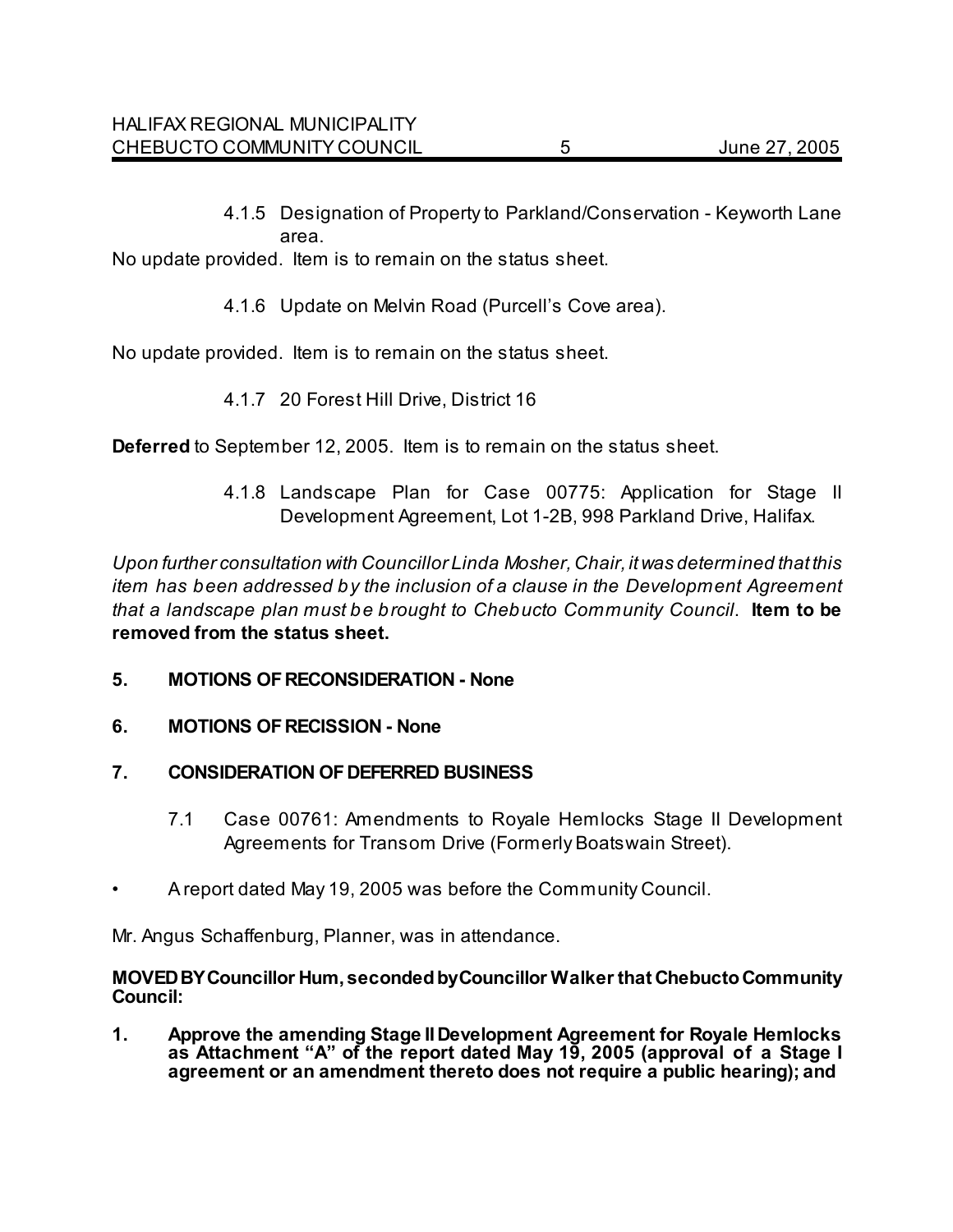**3. Require the amending development agreement to be signed and returned within 120 days, or any extension thereof granted by Community Council on request of the applicant, from the date of final approval by Community Council and any other bodies as necessary, whichever is later; otherwise this approval will be void and obligations arising hereunder shall be at an end.** 

### **MOTION PUT AND PASSED UNANIMOUSLY.**

### **8. PUBLIC HEARINGS**

- 8.1 Case 00647: Amendment to Development Agreement, Stoneridge on the Park Subdivision, Halifax
- A staff report dated May 13, 2005 was before Community Council.
- A written (e-mail) submission was received from Dr. Esther Enns dated Friday, June 24, 2005.
- A written (e-mail) submission was received from Ms. Suzanne Boylan dated Monday, June 27, 2005.

Mr. Paul Sampson, Planner, presented the report. He indicated Mr. Rob Jahncke, Senior Parkland Planner, HRM's Real Property and Asset Management (RPAM) was also in attendance to respond to questions if required.

Councillor Mosher read the public hearing guidelines then called for any speakers for or against the proposed amendments.

### **Public Speakers:**

### **1. Ms. Esther Enns, Halifax**

Ms. Enns presented a written submission (e-mail dated June 24, 2005) with photo. The information is on file in the Municipal Clerk's Office.

Concerns outlined in Ms. Enns's submission include:

- **Environmental:** buffer between Hail Pond and the proposed lots, protection of natural amenities/environmental sensitive areas and lack of a landscaping plan.
- **Economic**: The terms of the transaction for the three "reserved parkland lots" to the developer appear to be in conflict with HRM's Real Estate Policy that capital assets be disposed of at fair market value. The scope and value of "in-kind services" offered by the developer has not been properly described. The staff report does not disclose how the property value was established. If Community Council decides to exchange the land for cash then it must be done through a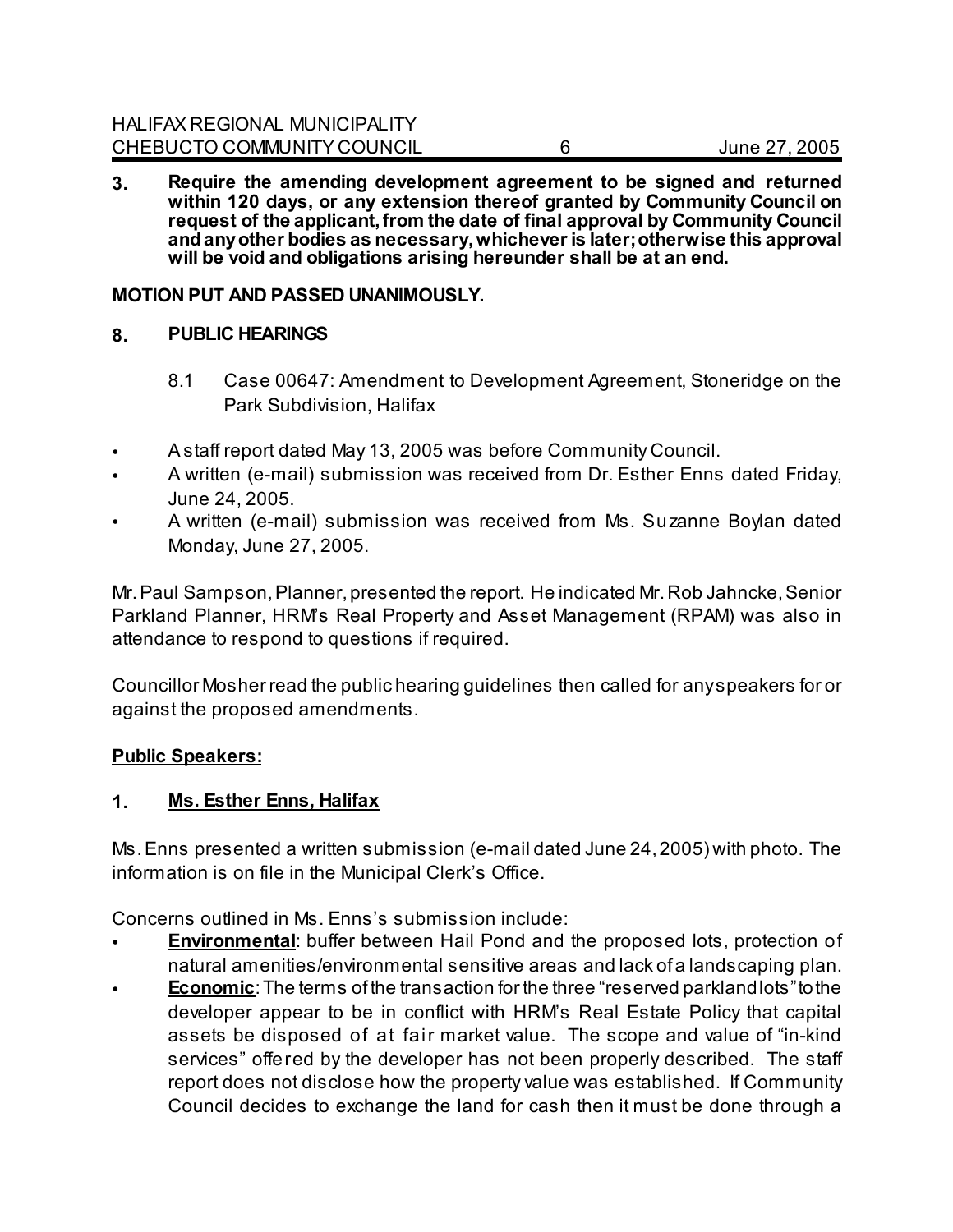public tender process and anything less must be seen as a significant subsidy to United Gulf Developments. The scope and value of "in-kind services" offered by United Gulf are not adequately described.

**Planning and Design:** Public parkland is an extremely important amenity and residents should not be asked to give up 12,000 square feet of this rare amenity. The back sides of several proposed dwellings will become a permanent visual fixture on the Hail Pond shoreline. The attached photograph shows clearly the proposal will change the landscape and diminish enjoyment of my property. The staff report minimizes the significance of this loss to the community.

Ms. Enns urged Chebucto Community Council to refuse the amending agreement.

# **2. Mr. Ross Miller, Halifax**

- His property backs onto Hail Pond and he is offended as a business man and taxpayer that the three lots can go for so little money. \$65,000 is nothing in today's world. Be more specific. We want more money for the property and a more concise presentation of what we will get for the \$65,000.
- Greater Homes/United Gulf have already put in water and sewer to those lots and this amendment has not yet been approved. This speaks ill of city planning and this Council as you are permitting this to happen.
- There is still garbage in the brook from the last phase of development and you cannot swim in it.
- The path was supposed to be completed around the lake but is still not done.
- The Community does not want a playground.
- Please read Dr. Enns' information.

Councillor Mosher responded to a question from Mr. Miller that the issue of the "twin towers" will not be discussed at this time but staff will be available to discuss the matter after the public hearing.

# **3. Louis DeMontbrun , Vice-President, United Gulf Developments**

- United Gulf purchased the land in 2000.
- Lot sizes were increased significantly to 50' wide as opposed to 32'.
- House designs and use of stone enhance the look and feel of the community.
- The seven (7) additional lots, three (3) of which are now parkland, are still owned by United Gulf and not yet deeded to HRM.
- Four lots are to be removed from the area for the multiple-unit buildings in Site C.
- \$65,000 will be given in kind toward design and construction of Hail Pond park. The form and location is up to HRM and the community. The work is to be completed within twelve (12) months of the approval for the subdivision of the seven (7) lots.
- Funding will enhance the park.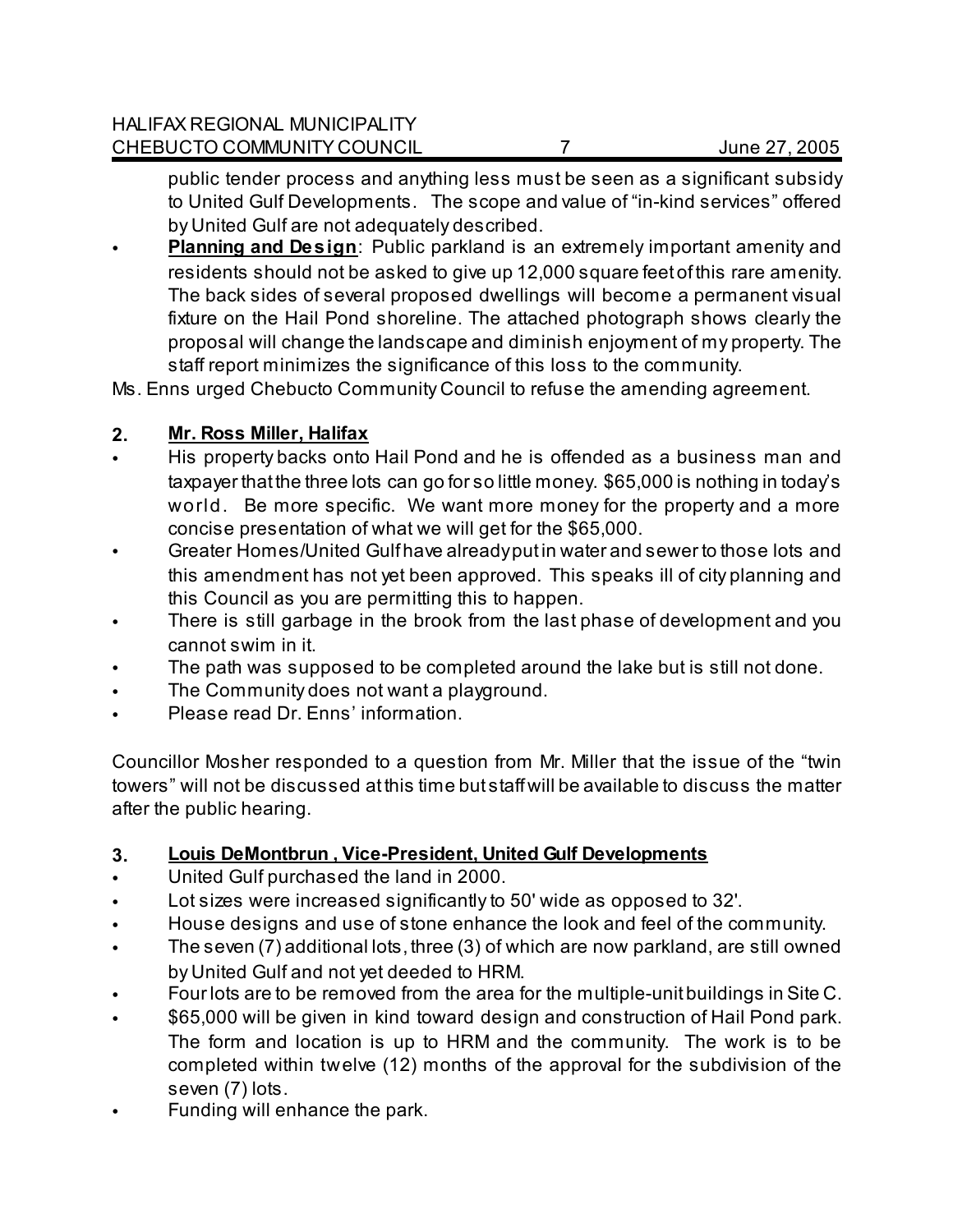HALIFAX REGIONAL MUNICIPALITY CHEBUCTO COMMUNITY COUNCIL 8 8 June 27, 2005

- Walter Havill Drive will be connected as part of the next phase of development.
- Majority of construction traffic for Waterton will be off Osborne Drive.
- Underground parking will be off Osborne and will limittraffic on Walter Havill Drive.
- The new lots will be 168' from Hail Pond.

# **4. Mr. David Johnstone, Halifax**

- He is against the amendment.
- He expressed concern with the lack of development to the existing agreement as the walkway around the park is not complete. Expressed concern that the walkway is in some way connected to this latest amendment.
- View Plane is a concern.
- The Community is not sure where the "towers" will be so it is hard to determine the view plane. He added that he heard the "towers" will be in line with the seven lots and if that is not true, can it be clearly stated.
- His observation after living twelve years across from a public playground is that it is wonderful to see small children play there during the day but at night it is sex/drugs/rock'n roll. He added he is strongly against a playground until considerable thought has gone into this.

Councillor Mosher commented that the twelve (12) unit building will not be coming to Community Council as it was part of the 1995 agreement. Mr. Steve Higgins, Development Officer, commented that there is no application at this time. Mr. Sampson will speak to this issue after the public hearing.

# **5. Mr. Jim Connolly, Halifax**

Mr. Connolly presented a written submission. A copy is on file in the Municipal Clerk's Office. He commented that his property backs onto hail pond and the image from his office window will be disturbed. He requested Community Council refuse the proposal for the following reasons:

- 1. The Community cannot afford to give up any of its parkland. The goals of the Regional Plan have a high priority placed on parkland by HRM residents. \$65,000 is too low. If sold, the sale should go to tender to establish the true market value.
- 2. Current proposal lots are approximately 170' from the lake but this does not take into account the existing wetlands. A watershed impact assessment should be done and comments obtained from the Halifax Watershed Advisory Board.
- 3. Process leading up to tonight's meeting and objectivity of staff's report must be scrutinized. All this work has been done and it seems like an unusual risk for a Developer who thinks his development might be turned down. Road surface will be weakened during removal of underground services.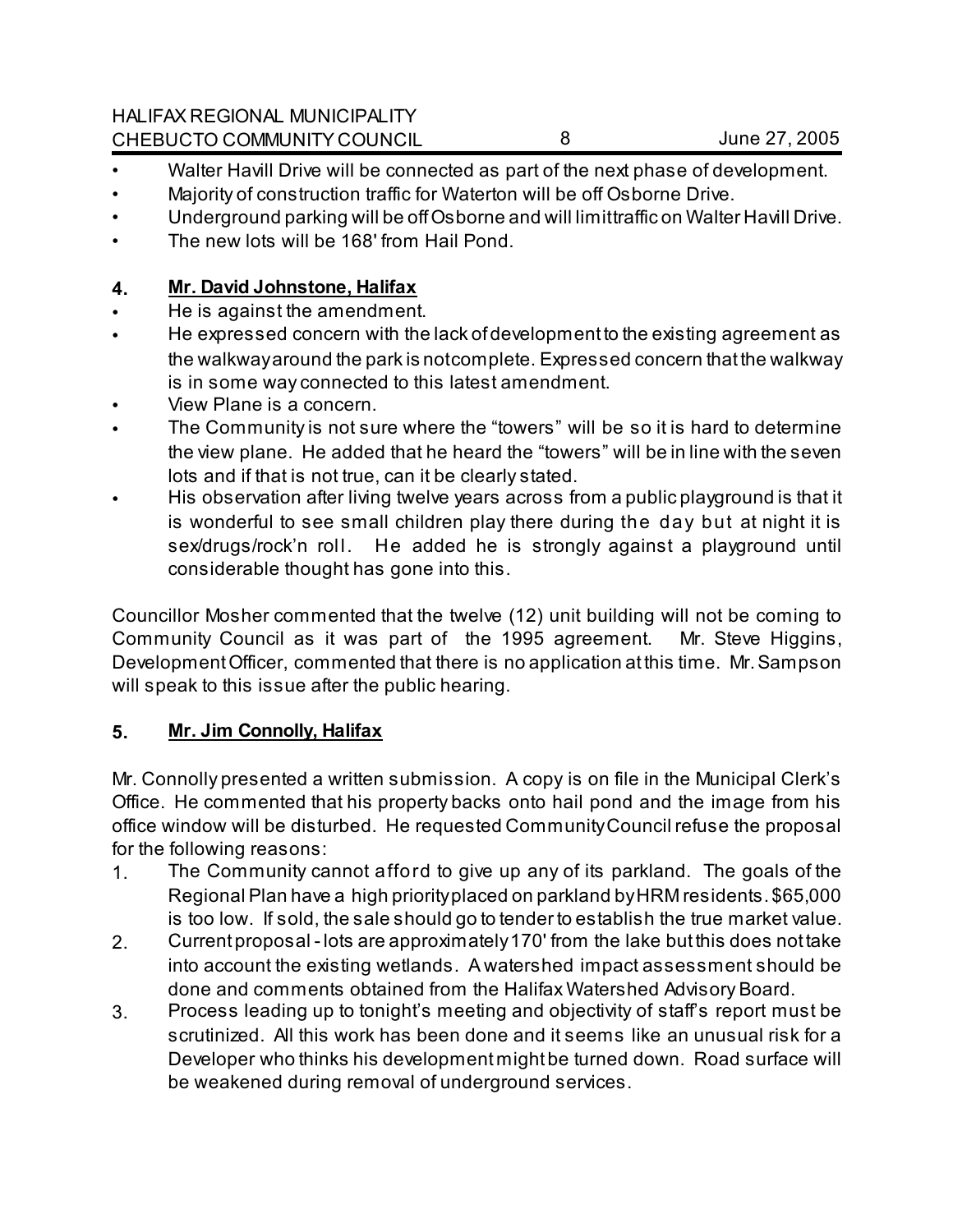# **6. Ms. Alana Kerr, Halifax**

• She com m ented that she could not make a good decision based on the information supplied in the staff report. Her concern is with the wetlands and buffer zones - designation is open water? She is not sure whether the land or the wetlands end there. She suggested city planning staff provide more topography of the land in order to make an informed decision.

# **7. Ms. Cathy Roberts, Halifax**

• She questioned the process adding she has noticed that water (services) is already installed etc. She added it would be helpful for those present if Community Council could address the issue as to how the process works as the notion of a public hearing is to get input but the "process" has already started.

Councillor Mosher explained the public process indicating that staff receive a request for an amendment and the next steps are: 1. A public information meeting. 2. A public hearing is scheduled. 3. Public notification is sent out to residents in a 30 metre radius. Councillor Mosher indicated she added an additional thirty-two (32) streets to the notification area. She further explained that the public offer comment at the public hearing, then Community Council votes on whether the development meets the existing policies (MPS and LUB) and not whether people are for or against the proposal. She added some residents are commenting that this looks like a 'done deal' but it is not. She added that one s eventeen (17) storey building was turned down. Councillor Mosher advised she will have staff comment on the water lines after the public hearing.

# **8. Mr. Ted Mitchell, Design Manager, United Gulf**

- Responding to concerns raised regarding services being in the road already, he indicated that the amendment has been in the hands of staff for quite sometime. There was positive response during the public information meeting.
- The Developer had to build the road and had to make a decision, "Do we take a chance and put the services in while building the road or do we wait?" They took a chance and put the services in explaining that if they had waited, they would have had to tear up the road to put the services in later.

Councillor Mosher gave the third and final call for speakers for or against the proposed amendments. Hearing none it was **MOVED BY Councillor W alker, seconded by Councillor Hum that the public hearing be closed. MOTION PUT AND PASSED UNANIMOUSLY.**

Mr. Paul Sampson, Planner, provided the following comments in response to concerns raised by the public:

• buffer: proposed lots to water courses: current RDD guidelines in MPS require 30'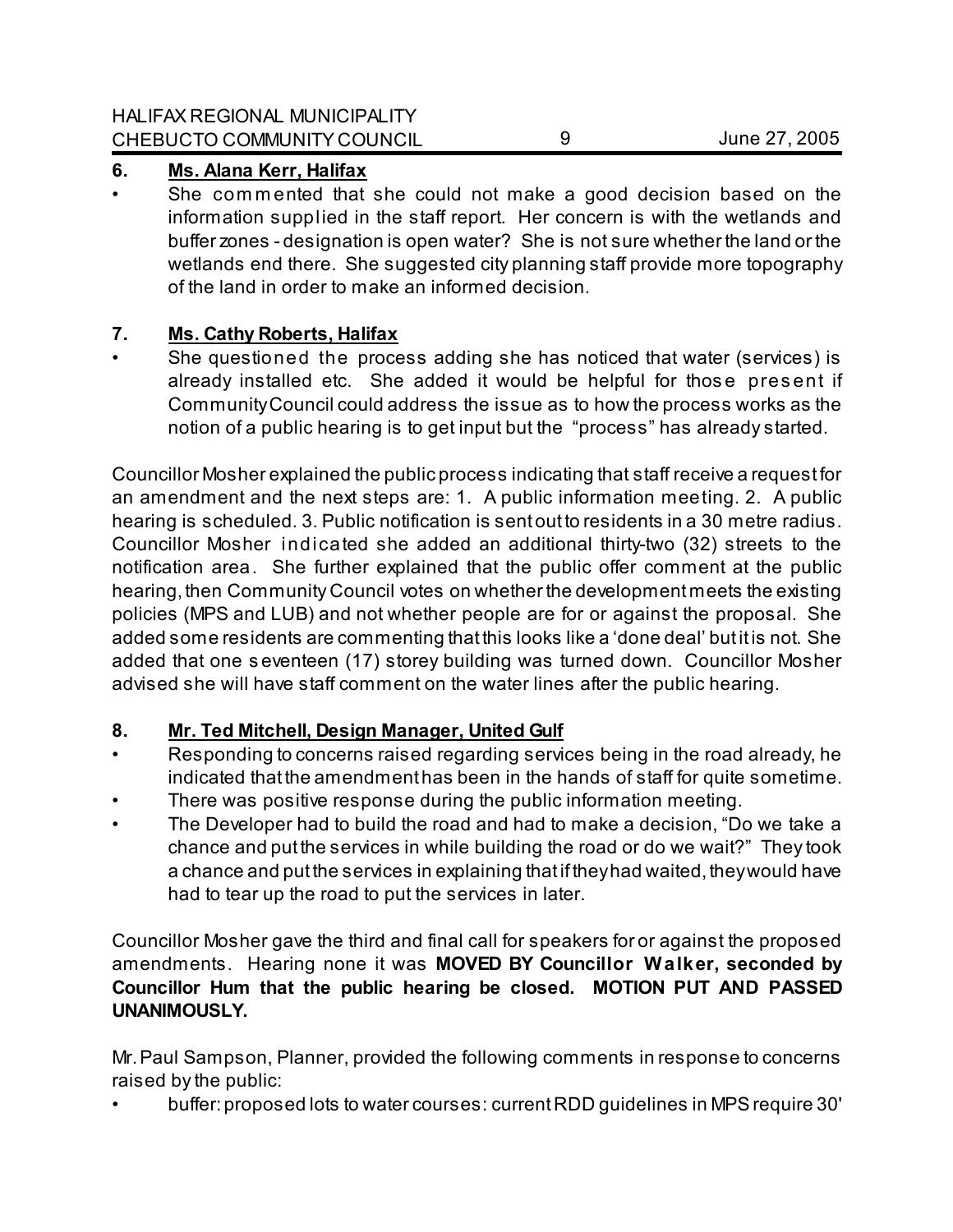setback from water courses - Hail Pond, steams and water courses.

- Regional plan: proposes greater setbacks the current draft 30 metre or 100' is the proposed setback. He explained the Regional Plan is a draft plan and staff have no idea if it will be approved in its present form. The draft Regional Plan has gone through the public participation process but has to come back to Regional Council.
- The current MPS has no setback requirements from watercourses. Currently, when applications for water setback lots are received, staff send the application to the Department of Environment. There is no setback from the buildings other than what is in the Land Use By-Law (LUB) for property lines. Buildings could be as close as 8' from the rear property line. The nearest lot does meet the RDD guidelines for setback from watercourses.
- Under the current development agreement, the Developer is required to provide water quality testing which is to be submitted to staff in report form. Staff then forward the reports to the Halifax Watershed Advisory Board (HWAB) for their information and comment. The reports are also sent to HRM's Sustainable Environment office. This particular proposal for the seven lots was not sent to the HWAB as staff felt it would not have a major impact on Hail Pond as the subdivision is already 2/3 complete. Mr. Sampson responded to Councillor Wile regarding the proximity of the Ridge Park Lane lots to Hail Pond indicating that some of the lots in that area are close to the water; the closest one about 20' from Hail Pond. He added the dwellings on those lots would be an additional distance back. He commented that he assumed this would have been reviewed as part of the subdivision approval by the City of Halifax in 1990.

Mr. Sampson clarified for the Community Council and residents in attendance that the work that has been done to date has been at the risk of the developer and if this application is not approved, the work would have to be redone (services possibly removed).

• The original development agreement had a plan attachment with landscape features and environmentally sensitive areas showed an area of steep slopes abutting the brook leading into Hail Pond. The areas south of Hail Pond were identified as a vegetative area that should be maintained. The trail is yet to be constructed around the south end of Hail Pond and has to be done before the property is deeded to HRM. The draft development agreement does include a clause in relation to the timing of that work. HRM would receive bonding/security as an extra insurance that the work will be done (by the Developer or HRM). Existing deficiencies on existing trail; railings need to be put in, landscaping at northern end has to be done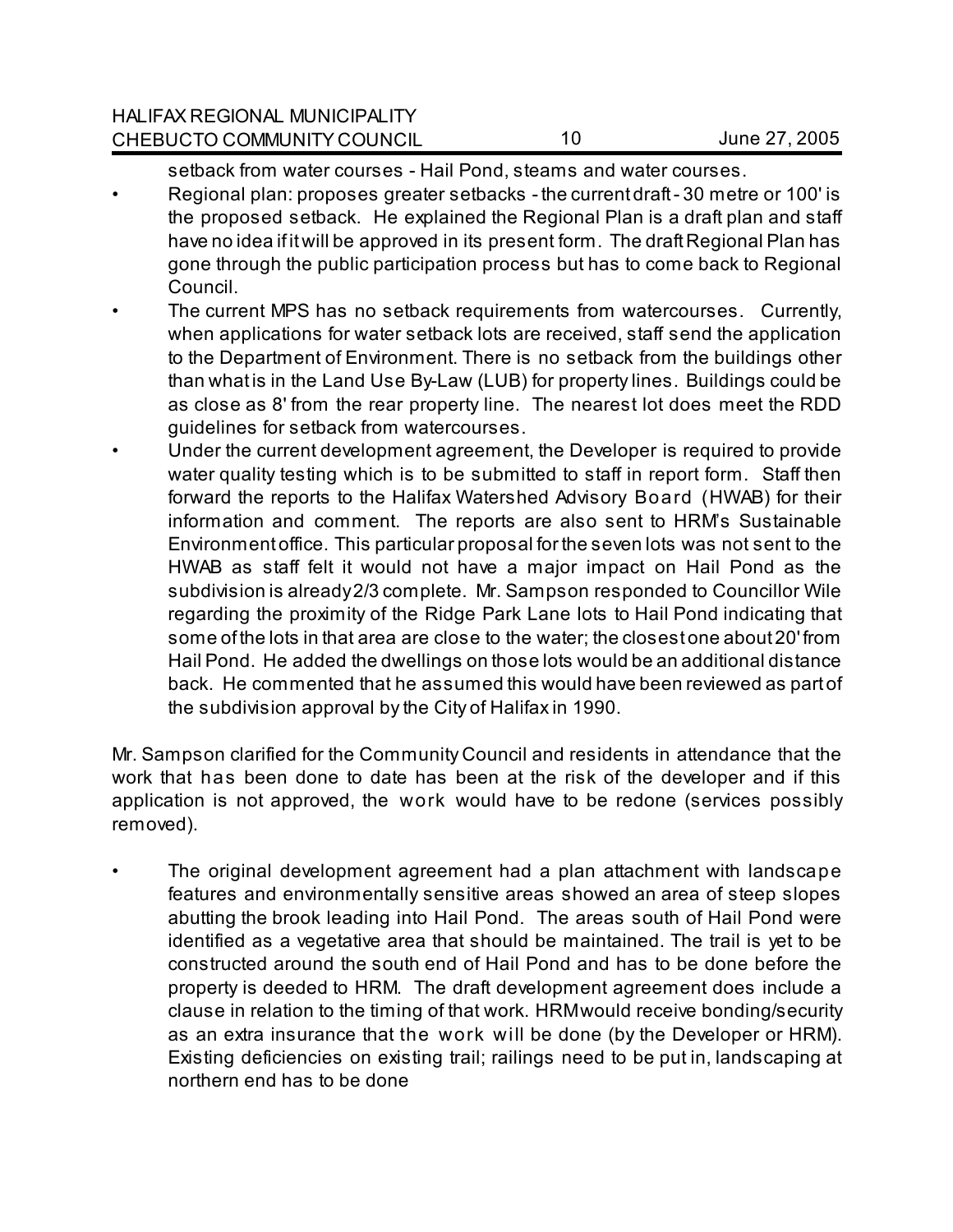| <b>HALIFAX REGIONAL MUNICIPALITY</b> |    |               |
|--------------------------------------|----|---------------|
| CHEBUCTO COMMUNITY COUNCIL           | 44 | June 27, 2005 |

- In response to environmental concerns, those areas are covered off by the MPS and the original Development Agreement which were unfortunately not included in the staff report.
- Regarding concerns of visual disturbance to residents of Ridge Park Lane: there will likely be portions of the houses visible from the backyards of Ridge Park Lane. Some trees will come down as a result of this development.
- Value of land: Staff arrived at the \$65,000 figure as follows: the value is worth more in terms of work by the developer as it would cost HRM more to do the work themselves. The developer has the equipment on site on a regular basis and can cover off that cost easier. When land is sold, work needs to be done to get those lots to a sellable condition.

Mr. Sampson advised that Mr. Rob Janhncke, RPAM Planning Group, could best respond to the matter of the proposed "tower".

## **Mr. Rob Janhncke, RPAM Planning Group**

He explained that HRM's Real Estate Policy is only applicable to lands HRM currently owns. Further, this particular park is classified as a community park (approx. 1 km). Hail Pond is a natural feature of this park and the park is for recreational use (passive). As part of the \$65,000 HRM will be approving the design by United Gulf. There will be public participation. He added the playground is not a foregone conclusion. The natural feature of the pond and vegetation play a heavy role. He further explained that the \$65,000 figure was reached with a formula using \$10 per square foot as the amount for serviced land. There will be a cost to the Developer to bring the lots to a sellable level.

Councillor Mosher requested staff explain the drop from \$120,000 (using the \$10 per square foot figure) to \$65,000. Mr. Janhncke explained the Developer has to provide a certain amount, 40-50% of the cost in this instance, to bring the lots to market ready value. That cost (40-50% of \$120,000) was deducted from the total which left the sum of \$65,000.

Councillor Mosher commented that regarding economies of scale, the \$65,000 is the cost to the developer. She requested further clarification from staff on the "value in kind/economies of scale" and added that a detailed break down of "in kind services" would be appreciated. Ms. Mary Ellen Donovan, Municipal Solicitor, advised that Legal Services could provide some changes to the wording to better explain the concept being presented.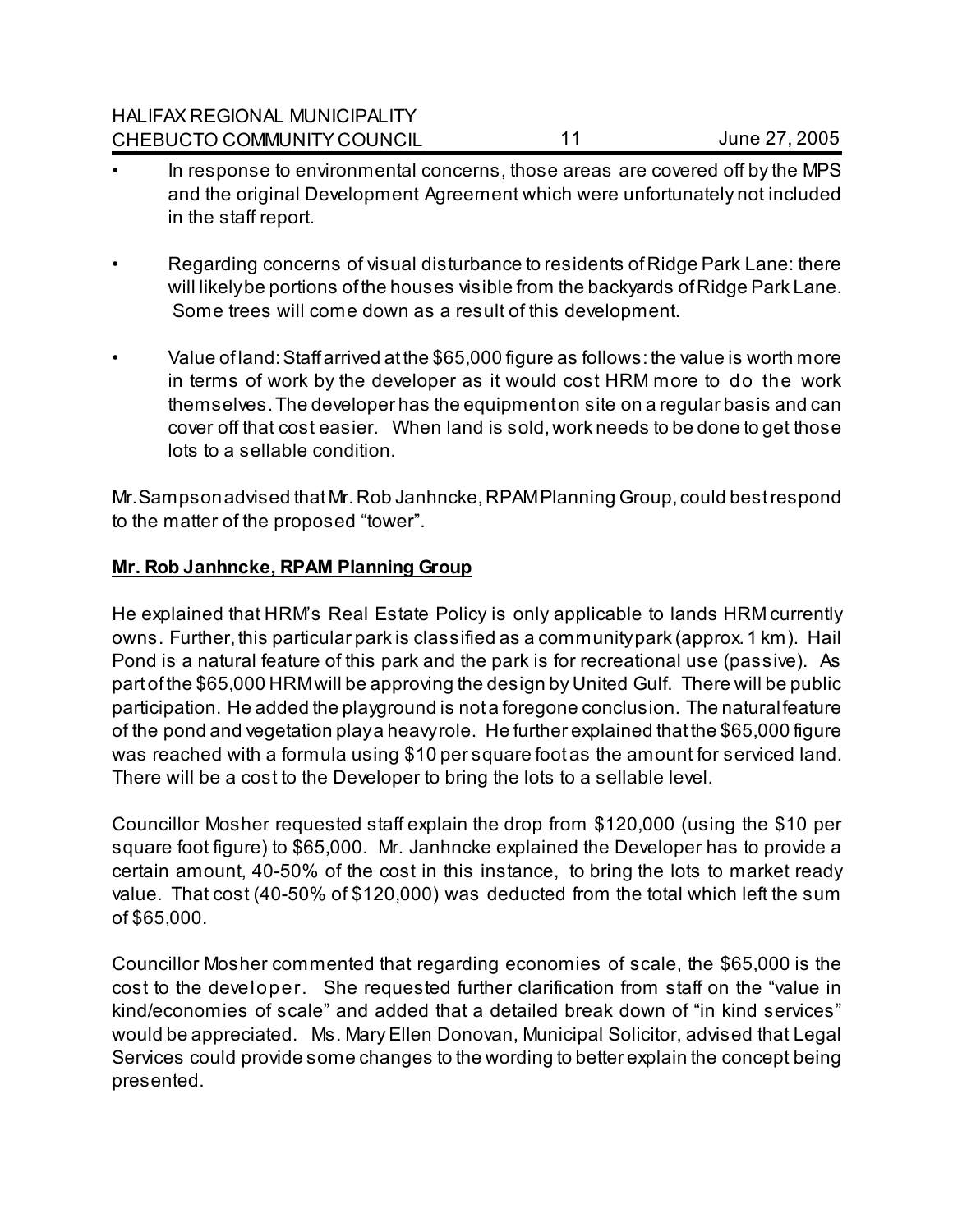Mr. Sampson referred the Community Council to Clause "F", page 7, in the draft amendment agreement.

**MOVED by Councillor Walker, seconded by Councillor Wile that the following rider be included as an amendment to the motion:**

**1. Require existing deficiencies along the Hail Pond Trail be rectified before the seven additional lots are developed.** 

#### **MOTION PUT AND PASSED UNANIMOUSLY.**

#### **AMENDED MOTION:**

**MOVED BY Councillor Walker, seconded by Councillor Wile that Chebucto Community Council:**

- **1. Approve the amending agreement, included as Attachment A of the report dated May 13, 2005 to permit seven additional lots, with no increase in overall density, in exchange for additional park infrastructure;**
- **2. Require existing deficiencies along the Hail Pond Trail be rectified before the seven additional lots are developed.**
- **3. Require that the amending agreement be signed within 120 days, or any extension thereof granted by Regional Council on request of the applicant, from the date of final approval by Community Council and any other bodies as necessary, whichever is later; otherwise this approval will be void and obligations arising hereunder shall be at an end.**

Councillor Hum expressed the following concerns:

- Why were staff not more prudent in negotiating more of a buffer around the watercourses such as the draft Regional Plan's recommended 100' buffer?
- Concern was expressed by the residents regarding environmental and landscaping requirements, have these concerns been adequately addressed?
- Is it normal for a developer to put in services before the amendments have been approved such as was done for the seven (7) lots in question?
- Was the servicing of these lots a substantial financial investment on the part of the Developer? If so, how much was invested in the servicing of the seven (7) lots prior to the matter coming before Community Council for approval? Did this substantial investment have any bearing on the negotiations regarding the \$65,000 value placed on the lots.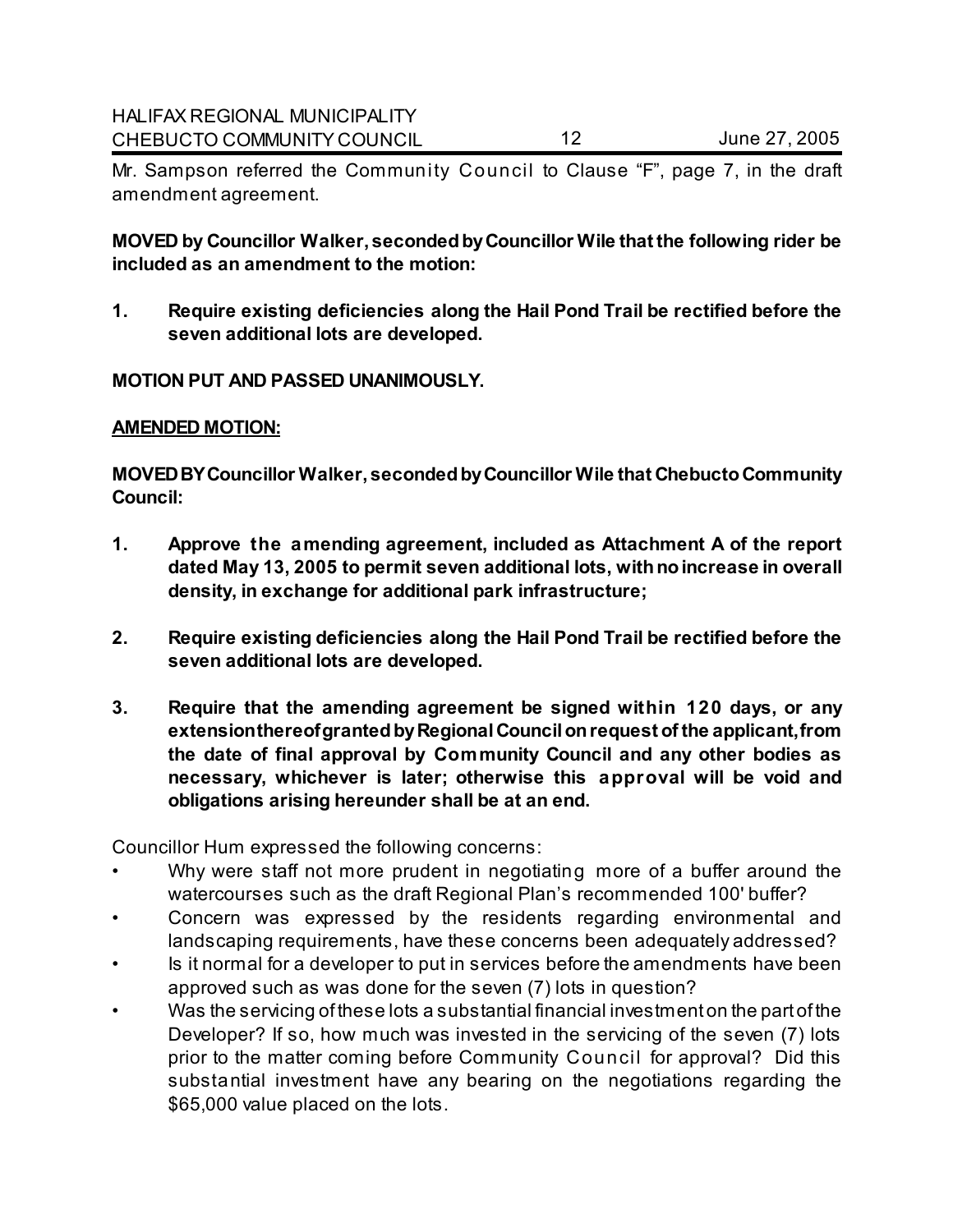What happens if this development agreement is not passed? What are the opportunities for the developer?

Councillor Mosher expressed the following concerns:

- Tree retention, non-disturbance and visual disturbance issues: If this amendment does not go through, what are the as-of-right potentials for the Developer? Will there be any protective measures?
- Clarification requested on the \$10 per square foot real estate value placed on the lots in question. The value was \$120,000 but staff dropped the amount by half to \$65,000. Why and how was that amount determined? Councillor Mosher requested detailed clarification on the Economies of Scale to determine the worth of the property.

Councillor Walker commented that there is an appeal process to the decision made by Community Council whether it is for or against the amendment. He added the UARB (Utility and Review Board) will have the final word on the appeal.

The vote on the amended motion resulted in a tie vote. **AMENDED MOTION DEFEATED.**

Responding to comments raised by residents during the public hearing regarding another development site, further discussion ensued on the matter of the potential for "twin towers" being developed. Mr. Sampson, Planner, as requested by Councillor Mosher, explained that a twelve (12) storey or two (2) four storey buildings are permitted uses on that particular site. He added the total population issue has been addressed but the number of units has not been indicated. The final determination on what can be developed on that site will come from the Development Officer.

# **MOVED BY Councillor Walker, seconded by Councillor Wile that when a development application does come forward to planning staff for that particular site that the residents of the area be notified of that development.**

Councillor Walker clarified for Mr. Sampson that residents who were notified of the public hearing for Case 00647: Amendments to Development Agreement, Stoneridge on the Park Subdivision, Halifax, are the residents who are to be notified of any development application submitted for the site in question.

## **MOTION PUT AND PASSED UNANIMOUSLY.**

## **9. CORRESPONDENCE, PETITIONS AND DELEGATIONS**

9.1 Correspondence - None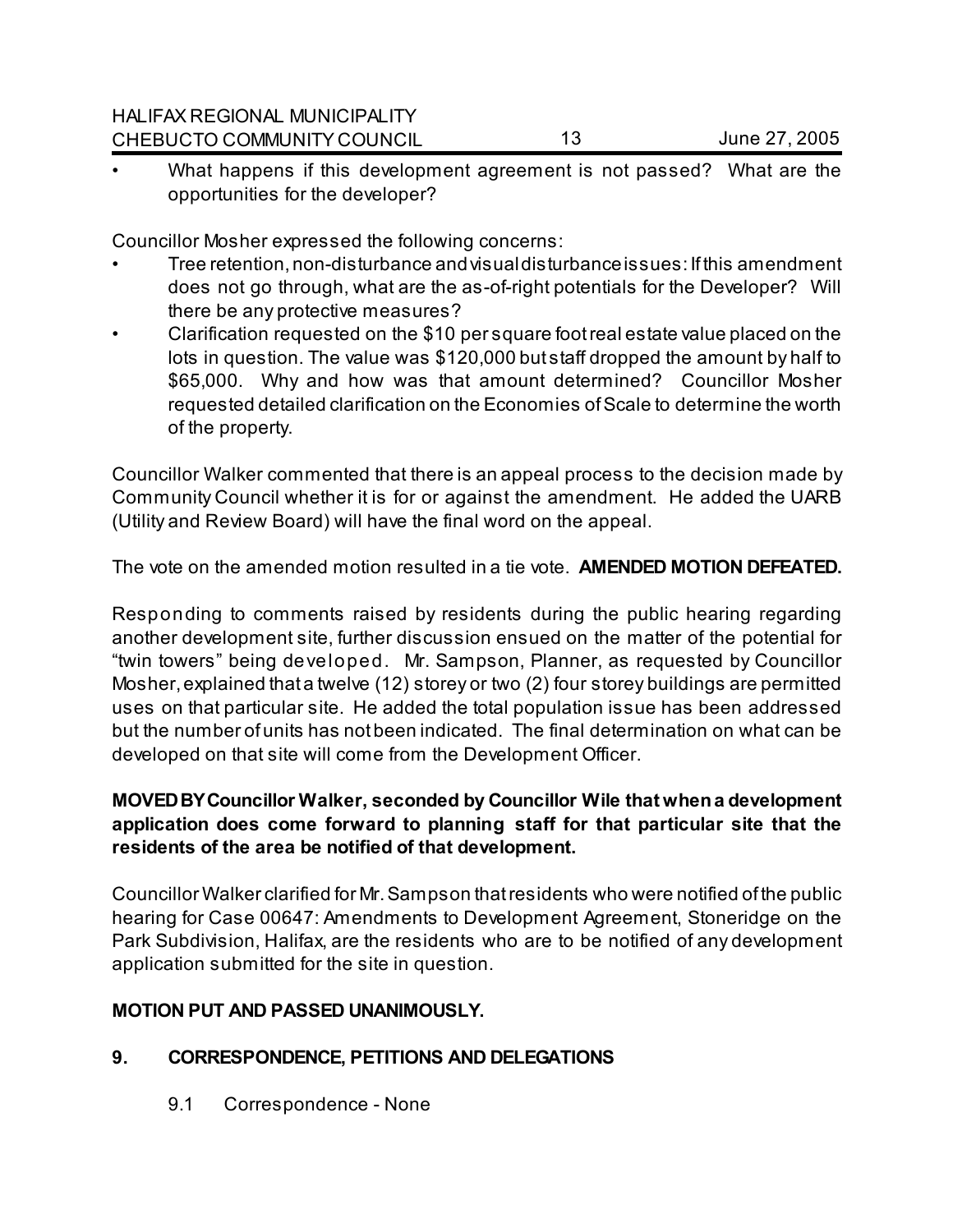## 9.2 Petitions

9.2.1 Councillor Hum - District 16 Request for Re-zoning from R-2 Residential to R-1 Residential.

Councillor Hum submitted a petition on behalf of the residents of Forest Hill Drive #15- 63, Rocky Hill Drive, Wren Street and Pioneer Drive requesting a re-zoning of the streets/civic addresses in Rockingham - District 16 as indicated from R-2 Residential to R-1 Residential. 55 signatures. Petition to be forwarded to Planning Staff at the West End Mall Planning Office.

- 9.3 Delegations
	- 9.3.1 Capital Health Dr. Ed Kinley

**Deleted** during approval of the agenda. See page 3.*(Deferred to September 12, 2005).*

- **10. REPORTS None**
- **11. MOTIONS None**
- **12. ADDED ITEMS None**
- **13. NOTICES OF MOTION None**
- **14. PUBLIC PARTICIPATION**

### **Mr. Barry Langille, Clayton Park West**

- Commented that he does not like the plan proposed for the Mainland Common Recreation Centre.
- He requested an update and assurances from the Councillors that this inadequate facility will not be area rated.

Councillor Walker commented that the matter is before the Board and he is unable to comment until after the next Board meeting.

### **Mr. Hiram Tiller, Halifax**

• Commented in regards to the recreation facility for the Mainland Commons indicating the residents want nothing less than the Northcliffe Centre with the frills put in afterward. Do Phase II before Phase I. He requested the support of this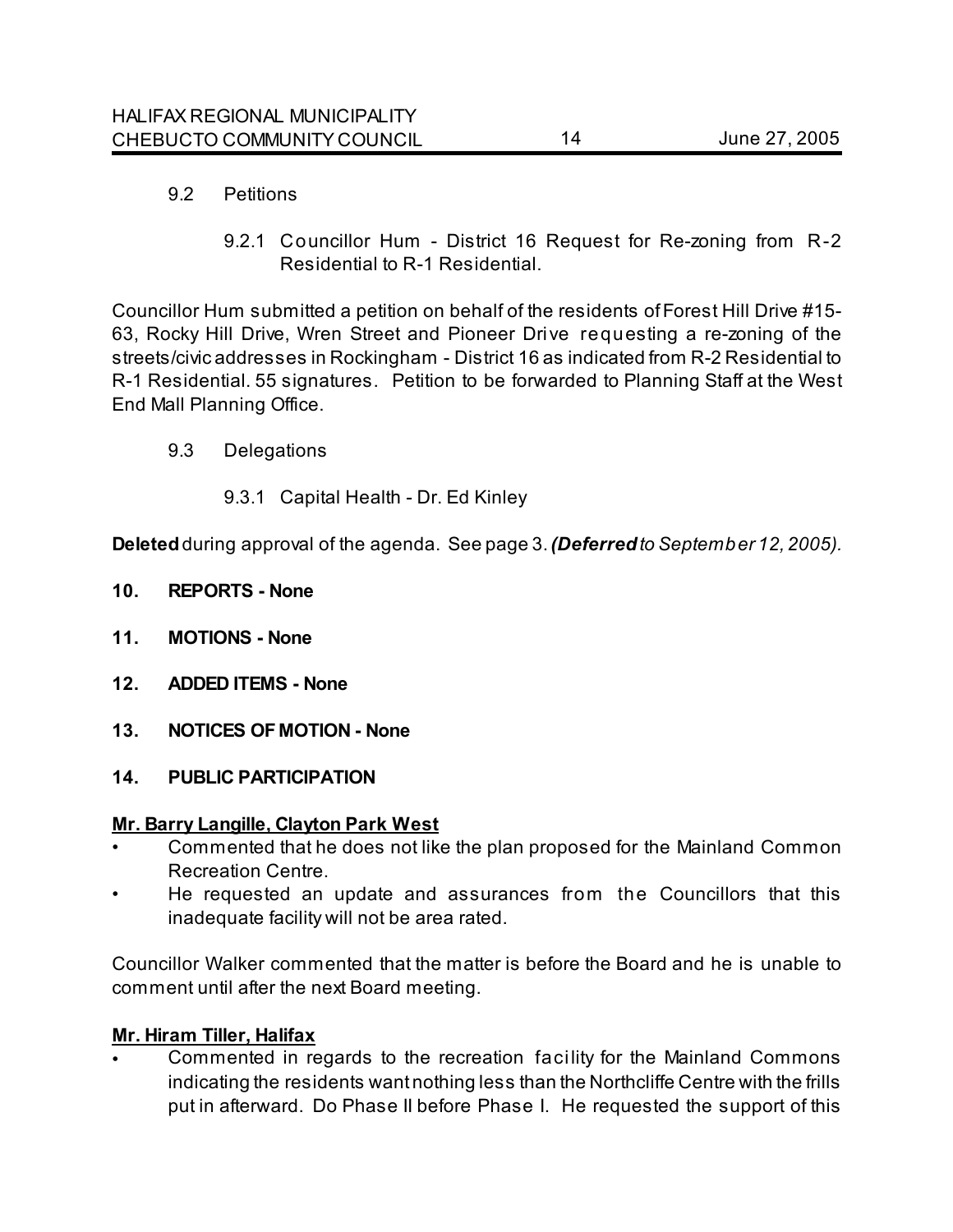| <b>HALIFAX REGIONAL MUNICIPALITY</b> |               |
|--------------------------------------|---------------|
| CHEBUCTO COMMUNITY COUNCIL           | June 27, 2005 |

Community Council to bring that message to the Board loud and clear.

Councillor Hum commented that there will be a meeting with staff and a meeting of the Mainland Common Recreation Centre Board at which time all comments will be considered and will include a review of what can be done with the funding available. There will be continued efforts to obtain additional funding for the additional phases. She added that doing Phase II before Phase I was considered but the fiscal realities dictate Phase I will be first as \$8m is not enough to deal with what the community expects.

## **Mr. Chuck ?, Regency Park Drive**

- Commenting in regards to the public meeting on the pool facility he indicated that the public meeting comments were not reflective of those who would actually be using the pool. Many comments were made by those who work for Northcliffe. He suggested there be more discussion as there appears to be a lack of information from staff to the Councillors. I think it is a great facility and look forward to helping complete it.
- Regency Park Drive: traffic formulation at corner of Lacewood Drive and Regency Park Drive. There is a bank being built on the corner and perhaps a *Second Cup*. Heading down parkland - if you make a right hand turn off lacewood going down parkland drive into the bank., there will be dangerous situations there. Dangerous close calls now with people trying to turn into Swiss chalet. Put bug in the ear, take a look at this area. NO turn signal on Regency Park Dive form Lacewood, Increased foot traffic there and increased density.

Councillor Hum commented that the issue of the left hand turns was analysed by traffic last year but she will request a follow-up with staff.

## **Ms. Wendy MacDonald**

- Traffic patrol could be included in this review. She explained she lives in the Lacewood Drive area and hears sirens hourly.
- She rarely sees police enforcement when out walking and many drivers are going beyond the speed limit.

Councillor Mosher commented that Sergt. Greg Mosher, HRP Staff Sergeant, Wes t Division, is to be copied on the issue of traffic and speed.

# **15. NEXT MEETING DATE** - September 12, 2005

## **16 ADJOURNMENT**